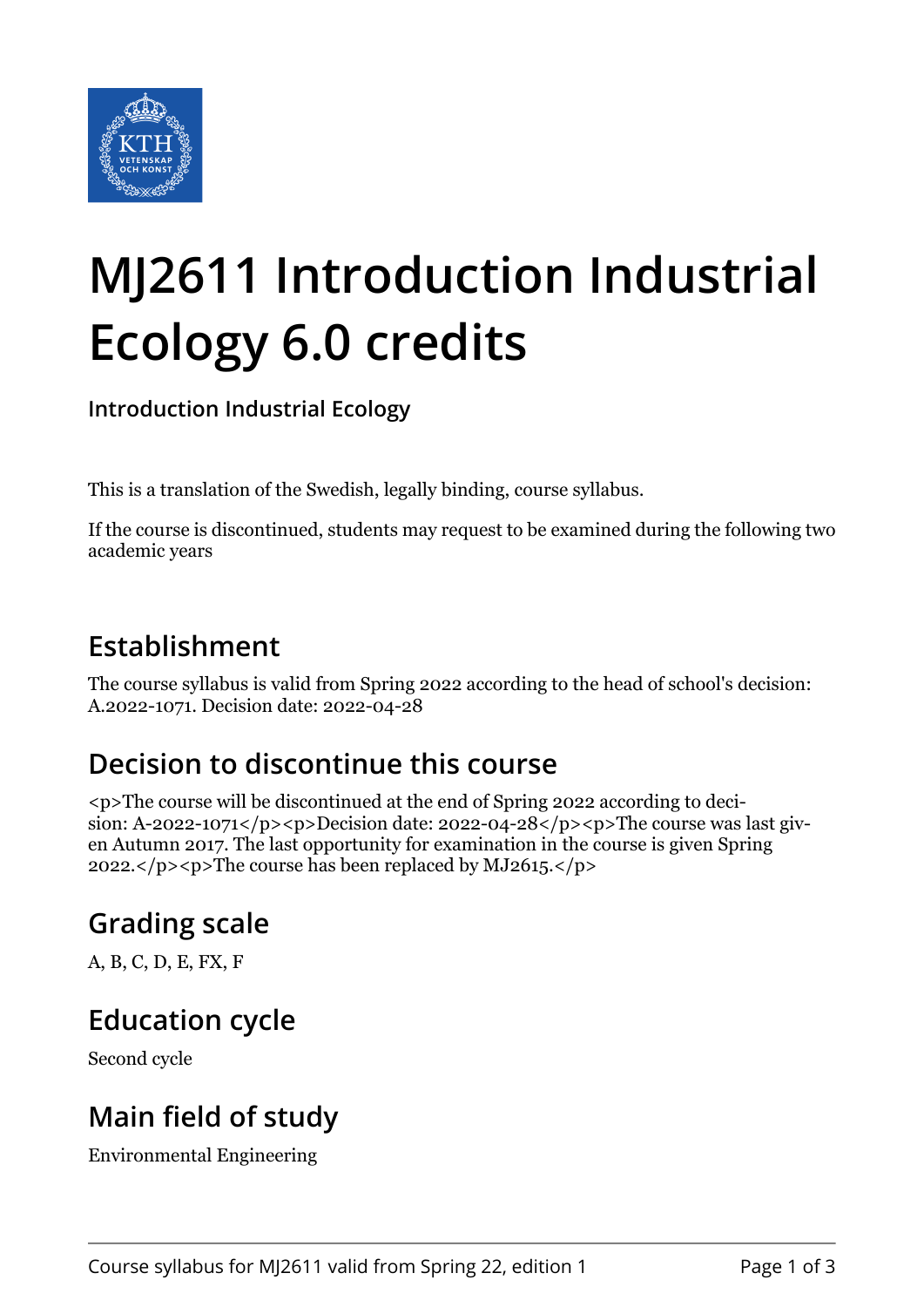# **Language of instruction**

The language of instruction is specified in the course offering information in the course catalogue.

#### **Intended learning outcomes**

The course aims at presenting the developments in research and application in the field of industrial ecology and discussing the role of industrial ecology in strategic sustainable development on a global scale as well as for strategies for manufacturing industries.

After completion of the course the students should be able to:

- Describe, explain and analyze the similarities and differences between an ecosystem and an industrial system
- Describe and explain the concepts of industrial ecology(IE)
- Analyse and discuss practical symbiotic cases from an Industrial Ecology and sustainability perspective
- Explain and analyse the challenges and opportunities of IE from North-South perspective
- Describe and explain the interaction between sustainable consumption and production within the framework of IE
- Describe and evaluate the relevance of IE to the development of a residential housing area
- Search information from scientific literature related to IE and summarize and analyse in written reports
- Summarize and orally present own work and critically discuss work done by others related to IE

#### **Course contents**

In this course the key concepts and the historical development of industrial ecology will be critically analysed. System tools to support industrial ecology will be briefly reviewed. Examples will be given how industrial ecology have been and can be used to develop long term strategies for the development of technology and for the industrial sector. The interaction between production and consumption as well as IE as a concept for creating the way for making material and energy use more effective than current practice in countries in the North will be discussed.

# **Specific prerequisites**

At least 100 academic credits (ECTS) in a program of engineering or natural science including documented profieciency in english B or equivalent.

#### **Examination**

• INL1 - Individual Assignment, 2.0 credits, grading scale: A, B, C, D, E, FX, F